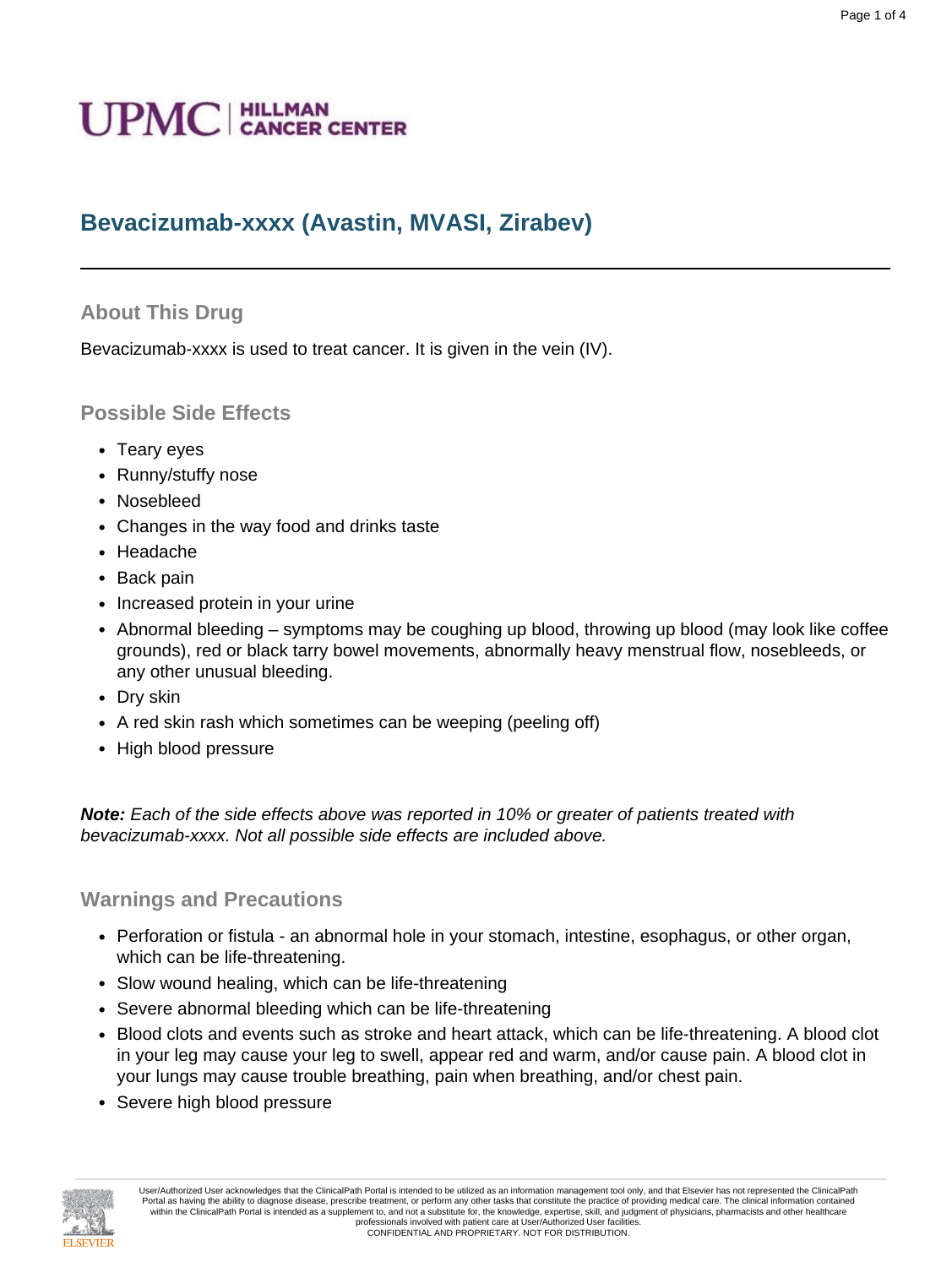- Swelling in the brain that is usually reversible. Symptoms can be sudden (acute) and may include a headache, confusion, changes in eyesight, extreme tiredness/coma, and/or seizures. **If you start to have any of these symptoms let your doctor know right away.**
- Increased protein in your urine and changes in your kidney function, which can cause kidney failure and be life-threatening
- While you are getting this drug in your vein (IV), you may have a reaction to the drug. Sometimes you may be given medication to stop or lessen these side effects. Your nurse will check you closely for these signs: fever or shaking chills, flushing, facial swelling, feeling dizzy, headache, trouble breathing, rash, itching, chest tightness, or chest pain. **These reactions may happen after your infusion. If this happens, call 911 for emergency care.**
- In women, changes in your ovaries may happen that may cause menstrual bleeding to become irregular or stop and may impair fertility.
- Congestive heart failure your heart is not pumping blood as well as it should be, and fluid can build up in your body.

**Note:** Some of the side effects above are very rare. If you have concerns and/or questions, please discuss them with your medical team.

#### **Important Information**

- Bevacizumab-xxxx may cause slow wound healing. It should not be given for at least 28 days before surgery, and for at least 28 days after surgery and until wound is fully healed. If you must have emergency surgery or have an accident that results in a wound, tell the doctor that you are on bevacizumab-xxxx.
- This drug may be present in the saliva, tears, sweat, urine, stool, vomit, semen, and vaginal secretions. Talk to your doctor and/or your nurse about the necessary precautions to take during this time.

## **Treating Side Effects**

- Keeping your pain under control is important to your well-being. Please tell your doctor or nurse if you are experiencing pain.
- Taking good care of your mouth may help food taste better and improve your appetite. Drink plenty of fluids (a minimum of eight glasses per day is recommended).
- If you have a nosebleed, sit with your head tipped slightly forward. Apply pressure by lightly pinching the bridge of your nose between your thumb and forefinger. Call your doctor if you feel dizzy or faint or if the bleeding doesn't stop after 10 to 15 minutes.
- To help with dry skin, moisturize your skin several times a day.
- Avoid sun exposure and apply sunscreen routinely when outdoors.
- If you get a rash do not put anything on it unless your doctor or nurse says you may. Keep the area around the rash clean and dry. Ask your doctor for medicine if your rash bothers you.
- Infusion reactions may happen after your infusion. **If this happens, call 911 for emergency care**.

## **Food and Drug Interactions**



User/Authorized User acknowledges that the ClinicalPath Portal is intended to be utilized as an information management tool only, and that Elsevier has not represented the ClinicalPath Portal as having the ability to diagnose disease, prescribe treatment, or perform any other tasks that constitute the practice of providing medical care. The clinical information contained within the ClinicalPath Portal is intended as a supplement to, and not a substitute for, the knowledge, expertise, skill, and judgment of physicians, pharmacists and other healthcare professionals involved with patient care at User/Authorized User facilities. CONFIDENTIAL AND PROPRIETARY. NOT FOR DISTRIBUTION.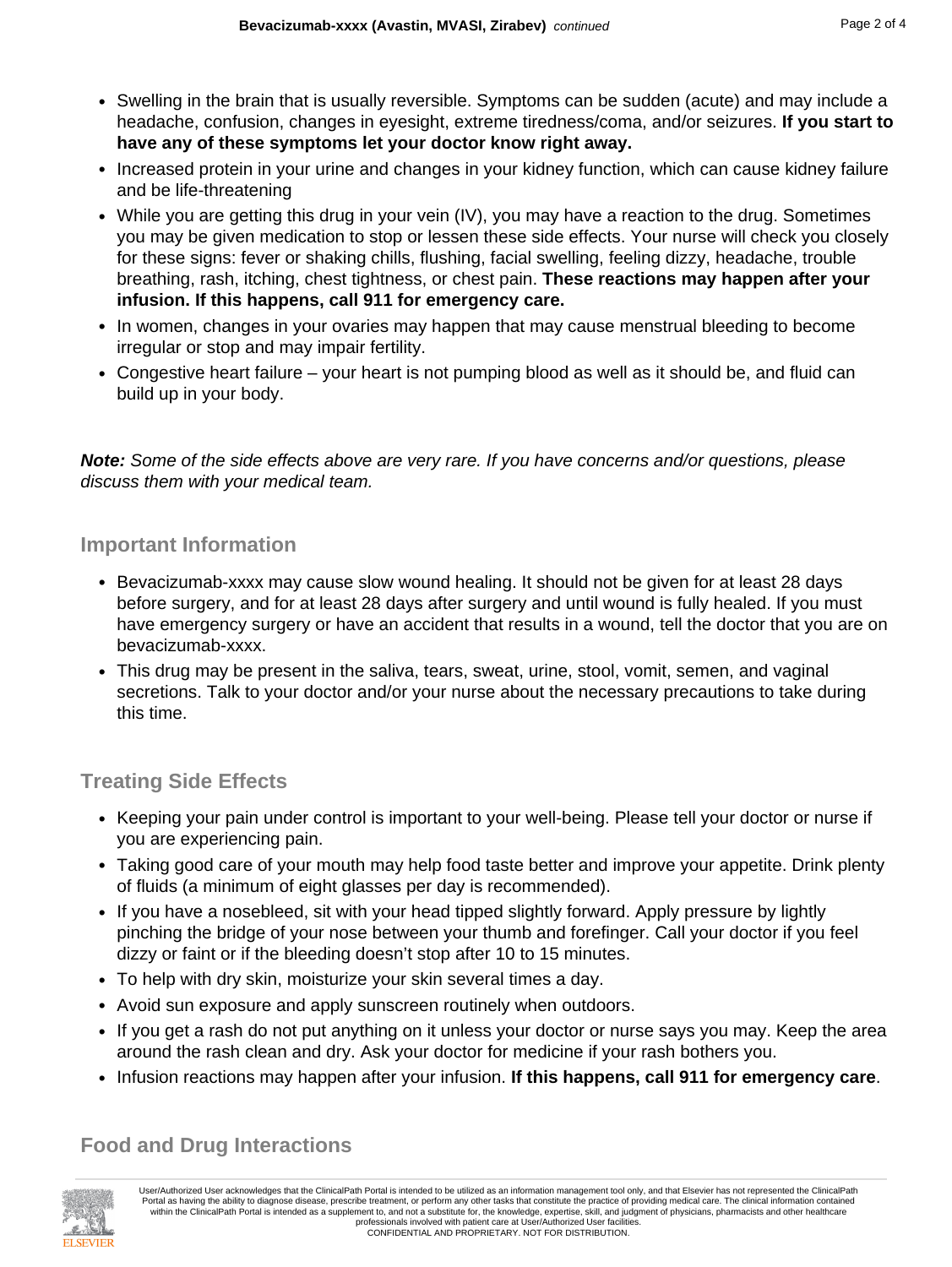- There are no known interactions of bevacizumab-xxxx with food.
- This drug may interact with other medicines. Tell your doctor and pharmacist about all the medicines and dietary supplements (vitamins, minerals, herbs, and others) that you are taking at this time. Also, check with your doctor or pharmacist before starting any new prescription or overthe-counter medicines, or dietary supplements to make sure that there are no interactions.

## **When to Call the Doctor**

Call your doctor or nurse if you have any of these symptoms and/or any new or unusual symptoms:

- Fever of 100.4° F (38° C) or higher
- Chills
- Confusion
- Extreme tiredness and/or coma
- Blurry vision or other changes in eyesight
- Teary eyes
- Headache that does not go away
- Symptoms of a seizure such as confusion, blacking out, passing out, loss of hearing or vision, blurred vision, unusual smells or tastes (such as burning rubber), trouble talking, tremors or shaking in parts or all of the body, repeated body movements, tense muscles that do not relax, and loss of control of urine and bowels. **If you or your family member suspects you are having a seizure, call 911 right away.**
- Feeling dizzy or lightheaded
- Wheezing and/or trouble breathing
- Feeling that your heart is beating fast or in a not normal way (palpitations)
- Chest pain or symptoms of a heart attack. Most heart attacks involve pain in the center of the chest that lasts more than a few minutes. The pain may go away and come back. It can feel like pressure, squeezing, fullness, or pain. Sometimes pain is felt in one or both arms, the back, neck, jaw, or stomach. **If any of these symptoms last 2 minutes, call 911.**
- Symptoms of a stroke such as sudden numbness or weakness of your face, arm, or leg, mostly on one side of your body; sudden confusion, trouble speaking or understanding; sudden trouble seeing in one or both eyes; sudden trouble walking, feeling dizzy, loss of balance or coordination; or sudden, bad headache with no known cause. **If you have any of these symptoms for 2 minutes, call 911.**
- Difficulty swallowing
- Nausea that stops you from eating or drinking and/or relieved by prescribed medicine
- Throwing up more than 3 times a day
- Severe abdominal pain that does not go away
- Dry skin that is bothersome
- Decreased or very dark urine and/or foamy/bubbly-looking urine
- Signs of infusion reaction: fever or shaking chills, flushing, facial swelling, feeling dizzy, headache, trouble breathing, rash, itching, chest tightness, or chest pain. **If this happens, call 911 for emergency care.**